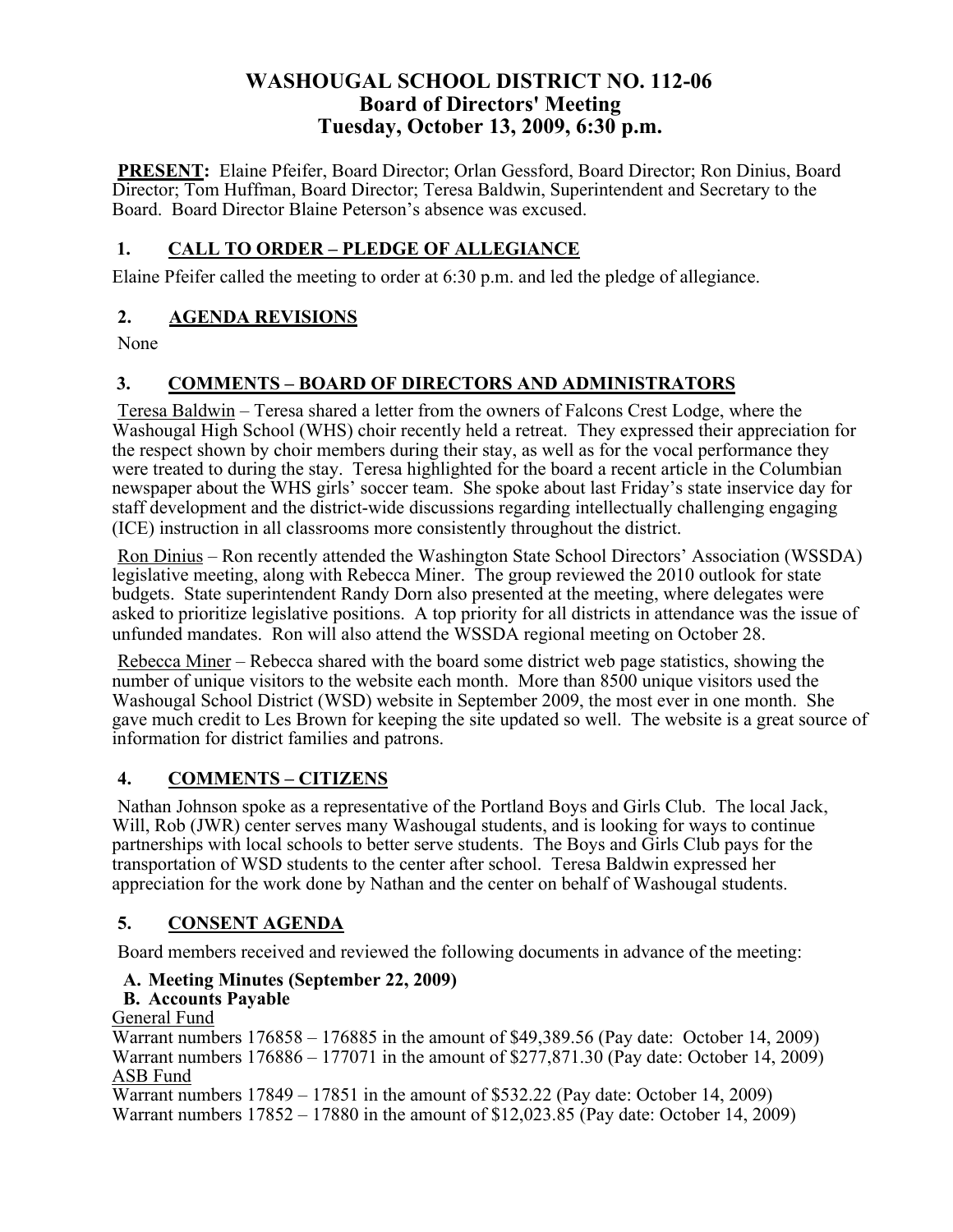Capital Projects Fund

Warrant number 3672 in the amount of \$226.50 (Pay date: October 14, 2009)

# **C. Payroll (September 2009)**

Warrant numbers 176780 – 176857 in the amount of \$1,841,558.16 (Pay date: September 30, 2009)

- **D. Personnel Report**
- **E. Contracts**
- **F. Policy Governance Executive Limitation 2, Emergency Superintendent Succession**
- **G. Travel**
- **H. Field Trips**
- **I. Donations**

Elaine Pfeifer asked board members to note the one revision to the consent agenda, in the personnel report, since the original board packets were sent. Orlan Gessford moved, seconded by Tom Huffman, to approve the consent agenda as presented, with the noted revision. The motion carried unanimously.

#### **6. INFORMATIONAL PRESENTATIONS**

#### **A. Board Policy #3422 Student Sports Concussion and Head Injuries – second reading**

Teresa Baldwin presented the second reading of the WSSDA recommended policy regarding student sports concussions and head injuries. Tom Huffman moved to approve the Policy #3422 as presented after this second reading. Orlan Gessford seconded, and the motion carried unanimously.

#### **B. Energy Conservation Plan/Washington Green Schools Program**

Teresa Baldwin introduced Cathy Green and Cheryl Baumgardner, the volunteer community liaisons working with WSD and the Green Schools program. She thanked them for their willingness to work with the district toward its energy efficiency goals this year. Doug Bright presented the district's Proposed Plan for Energy Efficiency Measures and spoke about the utility manager software that will be used to monitor the energy use in each of the district's buildings. He showed baseline data of monthly energy costs for each school and shared the energy efficiency measures (EEMs) proposed for each building. Teresa closed by sharing how the Green Schools program, led by Cathy and Cheryl, will work in cooperation with the EEMs, bringing staff and students into the energy savings efforts while teaching the importance of energy conservation.

#### **C. Opposition to Initiative 1033**

Teresa Baldwin discussed with the board Initiative 1033, which will be on the November 3, 2009 ballot for Washington state voters. The initiative, which limits future growth of revenue, would likely lead to cuts in funding to schools, as well as social programs and transportation. Many boards in Clark County are voicing opposition to the initiative due to its potential negative impact on school funding. Washougal board members discussed their opposition to the initiative. Tom Huffman moved for the Washougal School District Board of Directors to publicly oppose Initiative 1033. Ron Dinius seconded, and the motion carried unanimously.

#### **D. Food Service Bid**

Teresa Baldwin explained that, due to a change in the commodities rules, the district may need to rebid its food service contract. Last year, requirements related to the new rules were addressed in an addendum to the contract. Teresa presented a timeline for the bid process. Ron Dinius agreed to attend the food service interviews with Teresa Baldwin and Rosann Lassman.

## **7. BOARD ADJOURNMENT TO EXECUTIVE SESSION**

Tom Huffman moved, seconded by Orlan Gessford, to move to executive session for approximately 20 minutes at 7:18 p.m. The motion carried unanimously.

## **A. RCW 42.30.110. (A) (2,3) Buy/Sell Property**

## **B. RCW 42.30.110 (A) (7) Employee Performance**

The board returned from executive session at 7:43 p.m.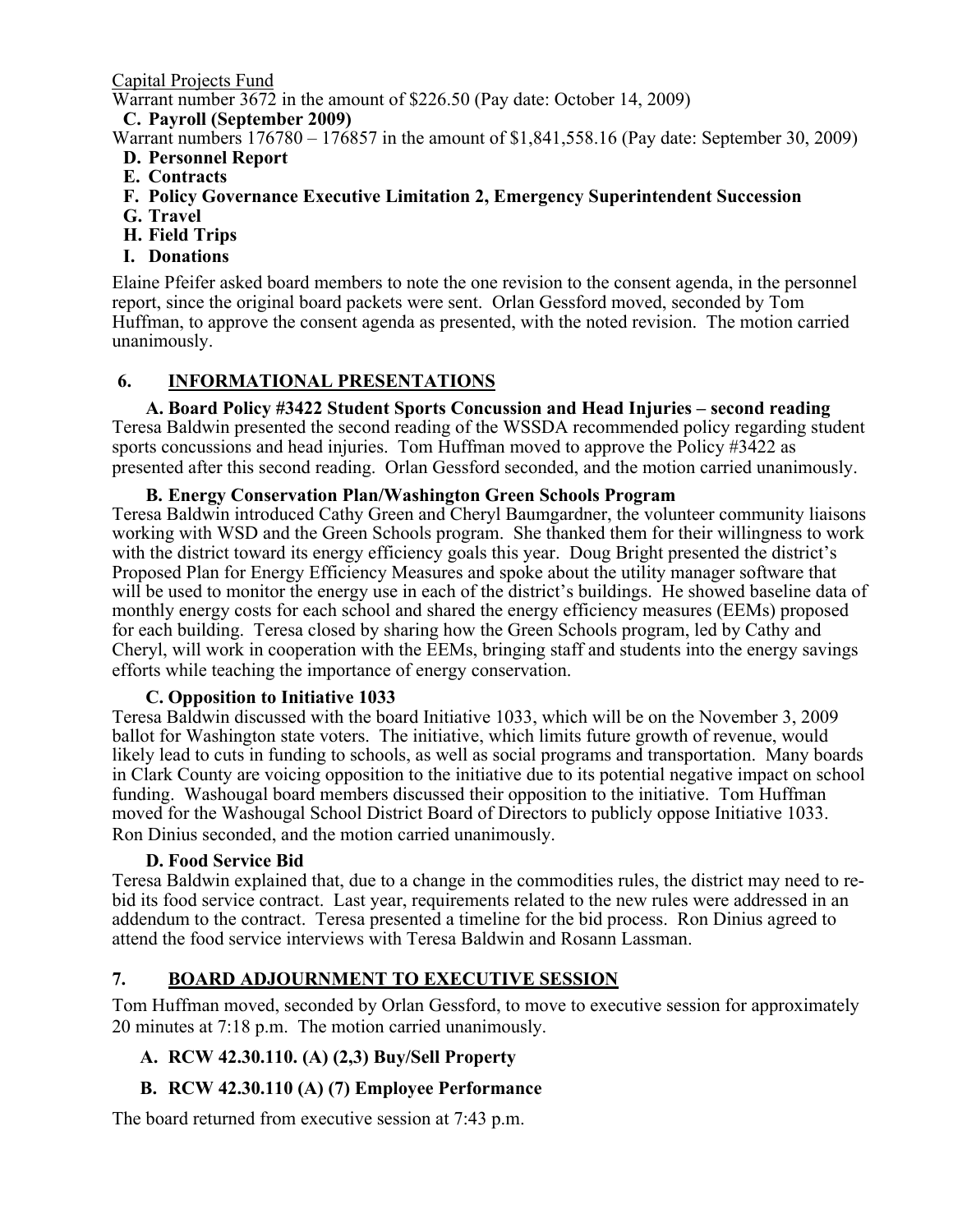## **8. PROPOSALS FOR ACTION**

## **A. Federal Communication Commission Contract**

Les Brown presented the Federal Communication Commission (FCC) contract, written by the state, with supplemental work order information specified by the district. He answered the board's questions regarding the up front costs of the project and the terms of billing. Les explained how the Clark County Department of Information Systems (DIS) will be monitoring the work outlined in the contract. Tom Huffman moved to approve the contract and supplemental work order as presented. Ron Dinius seconded, and the motion carried unanimously.

#### **B. Resolution 2009-10-03: Basic Education Compliance 2009-2010**

Rebecca Miner presented information regarding the analysis done to ensure that the district is in compliance in all basic education requirements and entitled to its basic education allocation. Tom Huffman moved to approve Resolution 2009-10-03 regarding basic education compliance for the 2009-2010 academic year. Orlan Gessford seconded, and the motion carried unanimously.

#### **C. Resolution 2009-10-04: Qualified School Construction Bond Authorization**

Teresa Baldwin presented information regarding the Qualified School Construction Bond (QSCB) process. She spoke of the projects outlined for completion under the program and provided specific cost information related to the replacement of the stadium turf. Teresa shared a timeline and action plan for the bond process. Tom Huffman moved to approve Resolution 2009-10-04 regarding QSCB authorization. Orlan Gessford seconded and the motion carried unanimously.

#### **D. Resolution 2009-10-05: Surplus of Motor Vehicles and Cell Phones** Orlan Gessford moved, seconded by Tom Huffman, to approve Resolution 2009-10-05 regarding the surplus of motor vehicles and cell phones.

# **9. POLICY GOVERNANCE**

## **A. Executive Limitation 3, Treatment of Parents, Students and the Public**

Teresa Baldwin presented the monitoring report for Executive Limitation (EL) 3 regarding the treatment of parents, students and the public. Elaine Pfeifer collected monitoring report response forms from each board member, noting that the approval of EL 3 will be on the consent agenda at the next regular meeting.

## **10. FUTURE AGENDA ITEMS**

The board would like to discuss athletic participation rates and sports fees at the next meeting. They would also like an update as to how much has been donated to the athletic fee scholarship fund so far.

## **11. BOARD WORK SESSION**

Teresa Baldwin asked to switch the order of the work session agenda items, in order to accommodate the schedule of community member volunteers present.

## **B. Levy Election 2010 Planning**

Teresa Baldwin discussed the informational campaign for the February 2010 levy. The board agreed by consensus to keep the replacement levy amounts at their current rates for both maintenance and operations (M  $\&$  O) and Technology. Teresa explained the community survey process. She hopes to have the survey report and data for the board at the next board meeting. Teresa introduced Phil Rohn, community volunteer, who asked to speak to the board about the promotional side of the campaign.